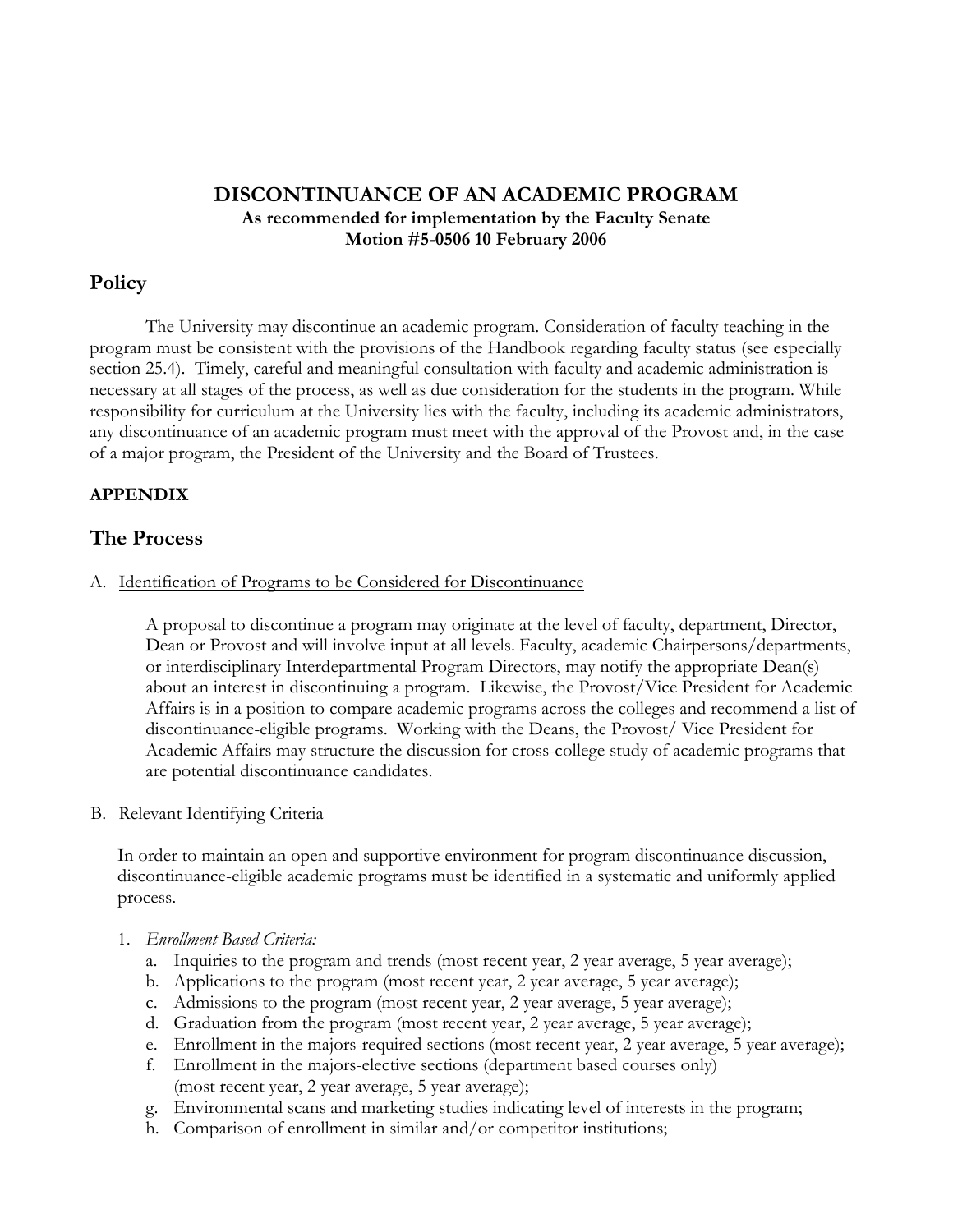## Financial Based Criteria:

- a. Capital and capital support funds (most recent year, 2 year average, 5 year average);
- b. Cost per credit hour generated in the program (most recent year, 2 years, 5 years);
- c. Excess revenue generated after direct and indirect costs (most recent year, 2 years, 5 years);

# Quality Based Criteria:

- a. Qualitative and quantitative information from accrediting associations;
- b. Post-graduate destinations of program graduates;
- c. Level of standards and quality of outcomes from department-generated program improvement plans;
- d. Contribution to University mission;

The criteria identified in this section are established for use in preliminary screening of academic programs for discontinuance. These criteria, and the review mechanism using these criteria, are not to be the sole basis upon which program retirement is determined. These are base criteria and others may be added, if appropriate to the field, after consultation with the Faculty Senate.

### C. Review Process

- 1. The discontinuance-eligible program is identified using procedures and criteria outlined in A and B above.
- 2. Regardless of origin, any proposal to discontinue a program goes first to the home Dean(s), after which:
	- a. The home Dean(s) consults with the Chair(s) and/or Interdepartmental Program Director(s), and Faculty of the department(s) with primary responsibility for offering the program and reviews relevant data and criteria with these individuals. The Dean(s) may also add additional commentary as relevant to the case;
	- b. Following consultations outlined in (a.), the Dean gives notification to the Department Chair(s) and/or Interdepartmental Program Director(s), and to the appropriate Dean's Conference(s) that the program will be considered for discontinuance;
	- c. The Chair, Interdepartmental Program Director, or designate examines the case and, with the collaboration of department faculty, prepares a response to the notification;
	- d. Within 60 days of notification, the Chair and/or Interdepartmental Program Director, submits a response report to the Dean(s) and to the appropriate Dean's Conference(s). The report will include a departmental position on the discontinuance-eligible program along with the basis of the position. A minority report, where applicable, will be included in the Chair's or Interdepartmental Program Director's communication. In the case of interdepartmental programs, departments will meet jointly to discuss the case and prepare a joint report to be communicated to the relevant Dean(s) and Dean's Conference(s). The departmental report may include all relevant information including:
		- i. History and expectations from the program;
		- ii. Demand for the program;
		- iii. Quality of the program;
		- iv. Quality and value of program goals and outcomes;
		- v. Impact, justification and essentiality of the program;
		- vi. SWOT analysis focusing on opportunities for the program.